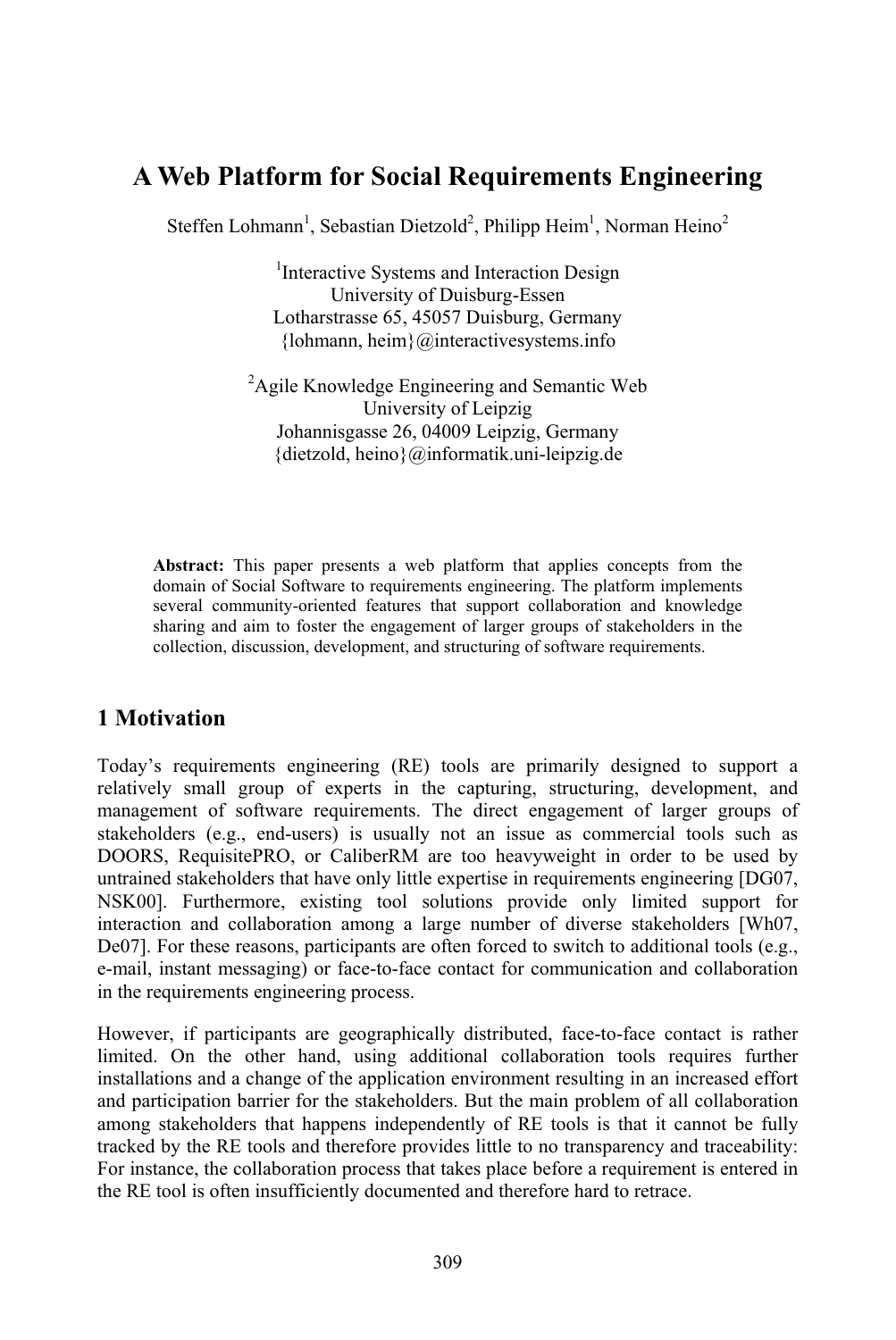In order to overcome these drawbacks of tool-independent collaboration, RE solutions must offer integrated features that better support collaboration among stakeholders. These features should be easy-to-use and should foster stakeholder engagement but must also allow to track and trace the collaboration activities. The advent and great success of a new generation of web-based, community-centered applications – often subsumed under the label *Social Software* – might stimulate the integration of these types of collaboration features in RE environments. Some typical characteristics of Social Software are community- and user-orientation, simplicity, quick collaboration, selforganization, social feedback, transparency, and emerging structures (cp.  $H<sub>i</sub>106$ ) – these are also central issues for any RE solution that supports social requirements engineering. In summary, *Social Software Engineering (SSE)* can be defined as "the application of processes, methods, and tools to enable community-driven creation, management, deployment, and use of software in online environments" [Ha08, p. 531].

Based on these ideas, we developed a web platform within the SoftWiki project [SW09] that offers lightweight support for social requirements engineering. The platform enables a large number of geographically distributed stakeholders to collaboratively collect, discuss, semantically enrich, and classify software requirements. This paper presents selected features of the web platform that illustrate how Social Software concepts might fruitfully complement RE practices in an integrated fashion and might encourage stakeholder groups that would not use conventional requirements engineering tools to actively participate and collaborate in software development.

# **2 Web Platform for Social Requirements Engineering**

Fulfilling an essential prerequisite of all Social Software, the RE platform can be easily installed on a server in the internet (or intranet) allowing it to be used from any location with internet access. Since the platform is completely web-based only a web browser is required in order to take part, without any need for further application or plug-in installations. This helps to reduce the participation barrier and fosters distributed collaboration.

### **2.1 Balancing Self-Organization and Moderation**

The web platform follows the Wiki philosophy [LC01] as it is driven by the ideas of quick collaboration and little regulation: In general, every registered user is allowed to edit and discuss all existing requirements, to enter new ones, or to define relations between requirements. Similar to Wikis, every change is logged in a revision history along with the author's name allowing to track, review, and selectively rollback changes, which guarantees transparency as a key issue in RE. Though not implemented in the current version, sophisticated visualizations based on the data of the revision history might additionally be offered to support traceability as another key issue in RE, for instance, by visualizing the traces in the change history of requirements [DC06].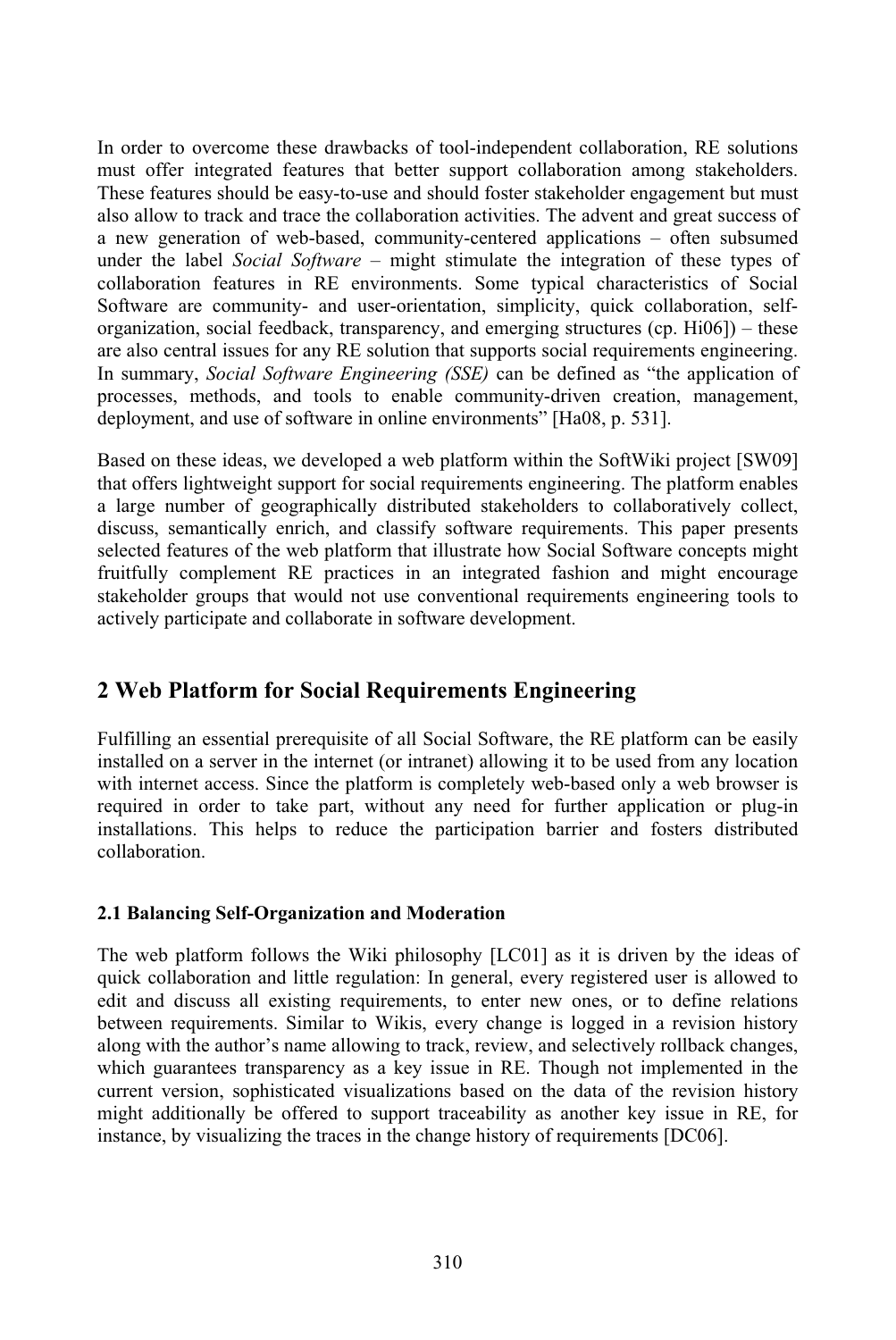Though the web platform is designed in a way that allows a high degree of selforganization, it cannot be expected that untrained stakeholders are able to create a comprehensive collection of high-quality requirements. Thus, the supervision and moderation by experienced requirements experts remains crucial for a project's success. However, similar to Wikis the moderation process is intended to be rather unobtrusive by not forcing participants to fulfill certain tasks or activities. In accordance with the principles of Social Software, the single user should always commit herself to the overall goals of the community, in this case, the successful collection of requirements for a software product.

#### **2.2 Combining Top-down and Bottom-up Classification**

Figure 1 shows a screenshot of a test installation of the web platform. After login, the user gets an overview of the requirements that have already been entered (Fig  $1 \text{ }*C*0$ ). The left sidebar offers different types of navigation: A tree navigation enables the exploration of the requirements collection along a hierarchical classification structure (Fig. 1 A0/1). As common in RE, this taxonomy is pre-defined by the project managers and is usually based on Best Practices and experiences from prior projects. If a user defines a new requirement she must decide in which class it fits best (Fig. 1 C1.1).

In addition to this pre-defined classification, the web platform adopts a type of classification that is well-known from Social Software: Users can collaboratively assign freely chosen keywords (so-called *tags*) to requirements (Fig. 1 C1.1). These tags are also presented in the sidebar and can be used for navigation. They are visualized as an alphabetical tag cloud where a tag's font size represents its popularity (Fig. 1 B0/1).



Figure 1: Requirements are classified in both a taxonomic  $(A0/1)$  and folksonomic  $(B0/1)$  way allowing for a combined top-down and bottom-up exploration. The requirements are collaboratively edited (C 1.1). Editing is differently supported, for instance, existing requirements that are detected to be similar to the one entered are displayed while typing (C1.2).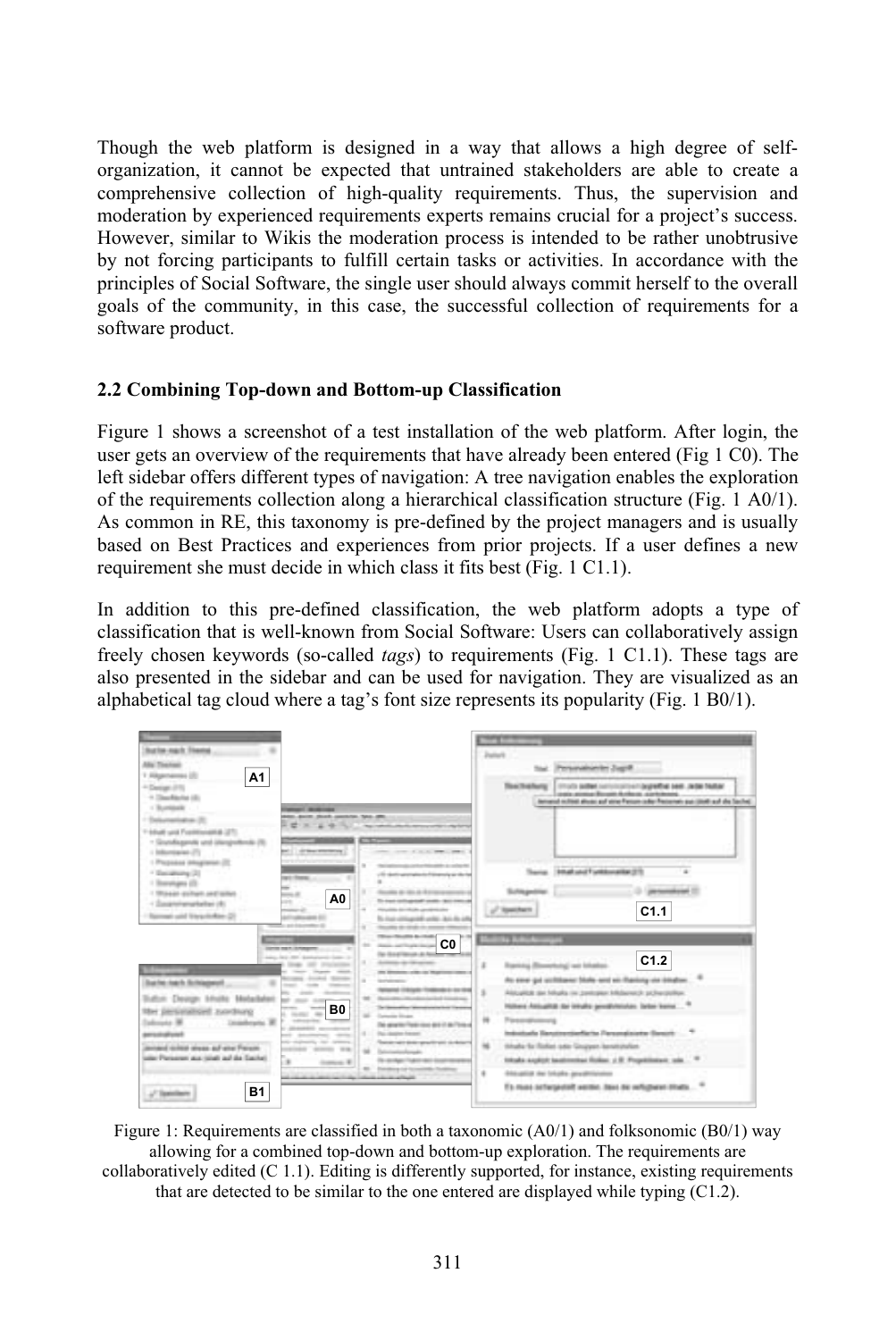Thus, the web platform offers both a top-down (taxonomic) and bottom-up (so-called folksonomic) approach of classification, which can be used in combination when navigating in the requirements collection. For instance, a set of requirements resulting from a selection of a class in the taxonomy tree can be further filtered by selecting tags from the tag cloud and vice versa. To ease combined navigation, at each time only tags are shown in the cloud that enable additional filtering.

### **2.3 Maturing Vocabulary: From Tags to Glossary Terms**

Even though tagging is a popular and successful concept in Social Software, it is also very ambiguous as freely chosen keywords of users can have several meanings. However, ambiguity is normally to be avoided in the definition of software requirements. Requirements should generally be formulated in a way that fosters shared understanding and leaves minimal room for divergent interpretations. Ambiguous, uncommon or technical terms need to be further defined. Therefore, the web platform implements an advanced form of tagging by allowing to add definitions to tags: If a tag is selected from the tag cloud, the user can enter a description that explains its meaning in a textbox below the cloud (Fig. 1 B1). In doing so, the user transforms an *undefined tag* in a *defined tag* that is visually distinguished in the cloud. That way, the participants successively create a glossary for central terms in the requirements collection.

In addition, the platform assists in the correct interpretation of a requirement's meaning by highlighting all defined tags in the text and showing their definitions in tooltips (Fig. 1 C1.1). That way, users can easily lookup an ambiguous, technical or unknown term's meaning if this meaning has already been defined by other users. Since the highlighting is already provided while a stakeholder enters her requirement, it also advises the stakeholders to check for existing definitions and hence prevents the misuse of already defined terms when expressing requirements.

The user-assigned tags can moreover be used to update a project's taxonomy from time to time: For instance, popular tags (i.e., tags with a large font size in the cloud) might be considered as valuable to be integrated in the taxonomy at some stage of development or in a subsequent project.

### **2.4 Social Feedback and Prioritization of Requirements**

In addition, the web platform offers discussion and rating features as they are wellknown from other Social Software contexts (see Fig. 2). These social feedback mechanisms might be very helpful for authors of requirements as they give some hints where a requirement needs to be improved or more precisely defined. They can furthermore provide a valuable starting point for prioritization of requirements.

In general, we distinguish three types of social feedback: *commenting*, *rating*, and *voting*. Comments can be used to discuss requirements and help to improve their quality. Ratings are similar to comments but additionally allow to judge a requirement's quality on a five point scale. Voting enables users to express their agreement or disagreement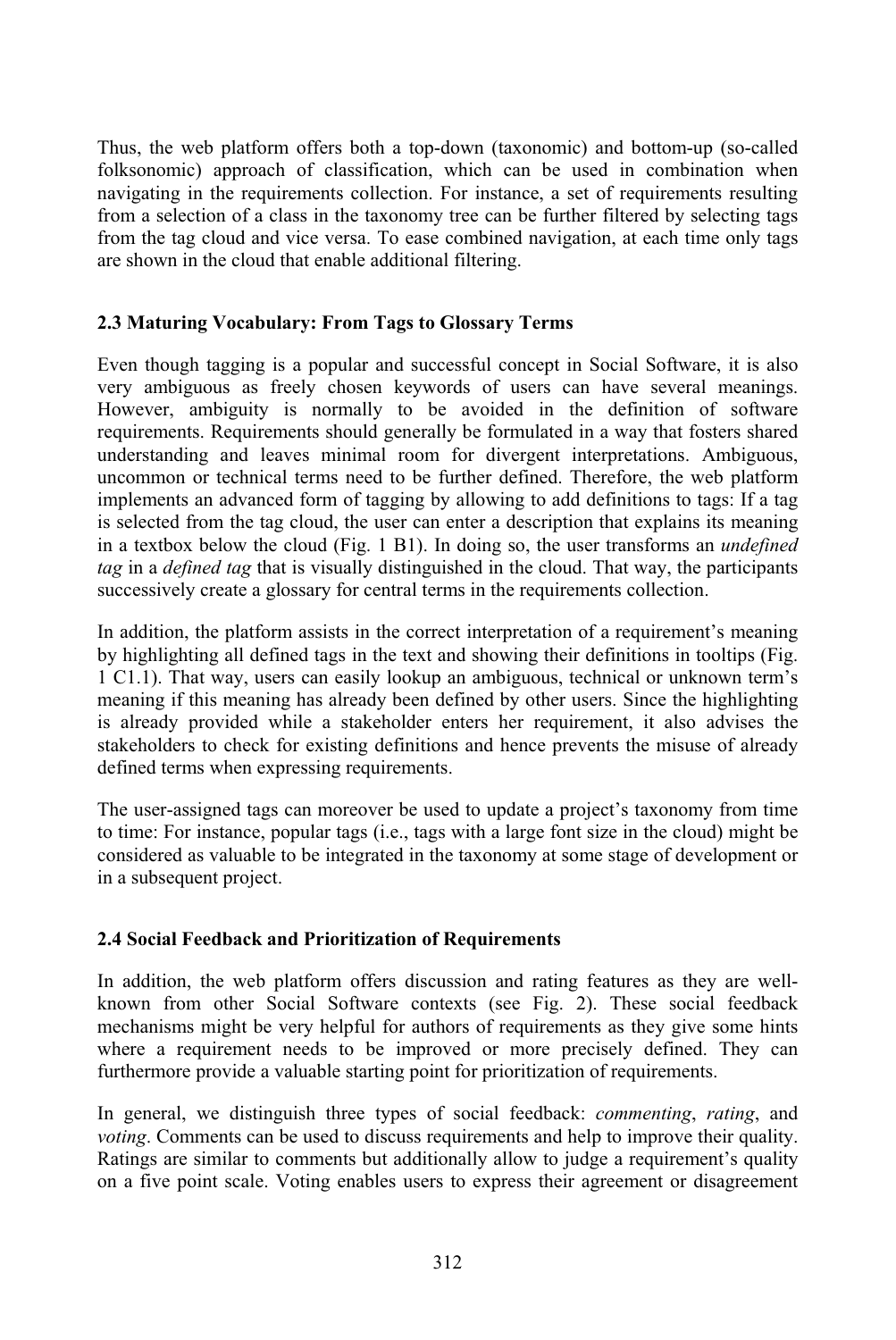with a requirement, i.e., if they would like to see a requirement realized in the software product or not. However, we experienced that – similar to other Social Software contexts – the meaning of *rating* is differently interpreted: some rate the quality of the requirement description, others the quality of the requirement itself; some argue with personal experiences or opinions, others try to be objective in their judgments. Therefore, developers must be very careful when analyzing the social feedback and basing their decisions on it or using it for prioritization of requirements. Apart from that, the users' *votings* might be a valuable measure when prioritizing requirements. In accordance with the original idea of Social Software, the priority of a requirement could be calculated as the average of all votes. However, depending on the use case, also other models for weighting the stakeholder votes (e.g., by the stakeholders' roles) are imaginable and can easily be implemented accordingly.



Figure 2: Requirements can be discussed and rated by the stakeholders

#### **2.5 Additional Features**

Besides the described functionality, the web platform offers further support that might be helpful in social requirements engineering but is outside the scope of this paper, such as features for interlinking requirements or adding files that contain illustrations and diagrams. Furthermore, an export in the Requirements Interchange Format (RIF) [RIF07] is currently implemented to better support the subsequent processing of the requirements data.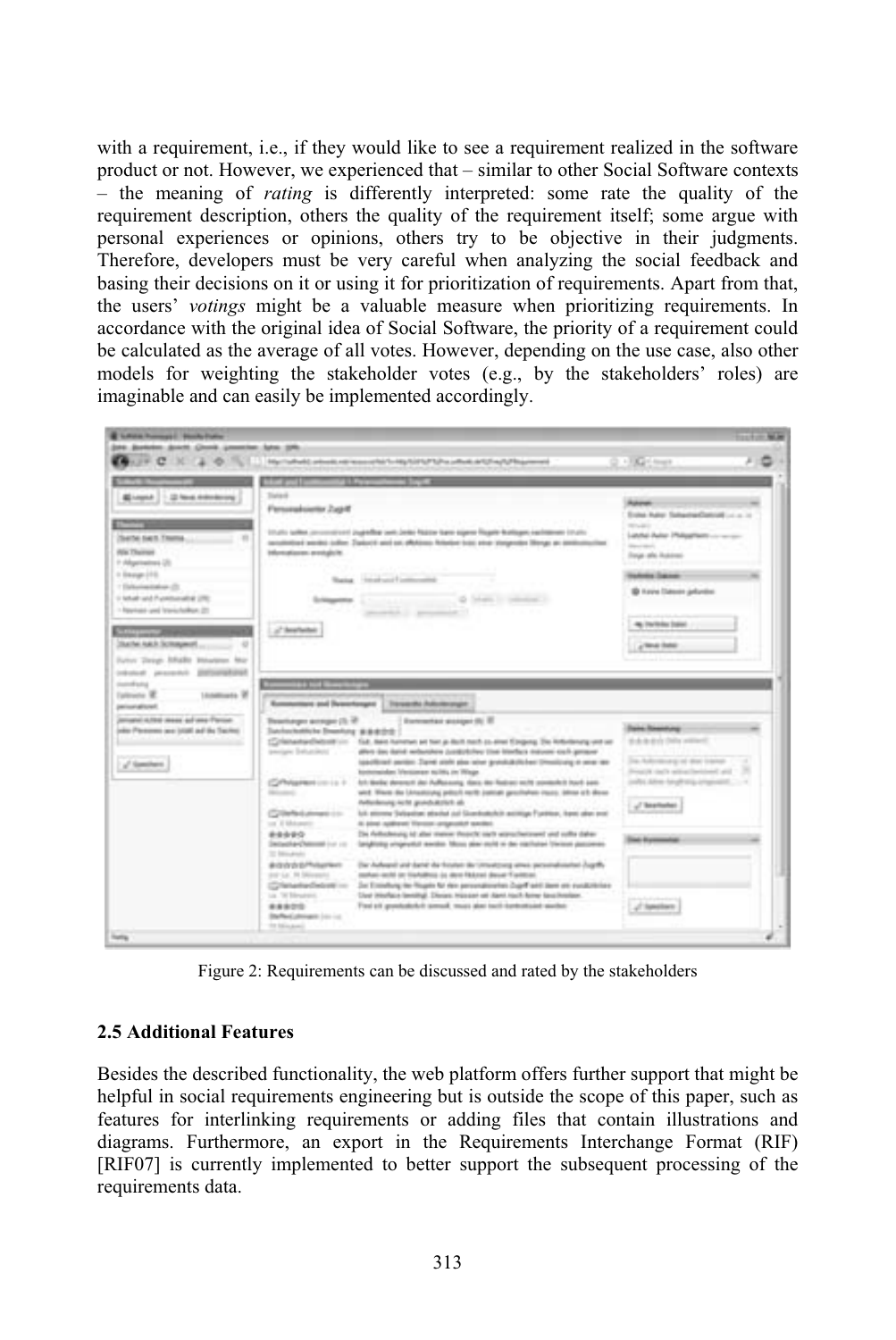Another novelty is the technical backend of the web platform that builds on Semantic Web standards. It is based on OntoWiki [ADR06], a tool for distributed knowledge engineering, and uses several approved vocabularies (e.g., SKOS, FOAF, SIOC). The conceptual structure of the web platform itself is also described in ontological form [Ri07]. This allows for a high semantic interoperability and enables easy import and export of parts of the platform's contents in RDF format, for instance, the interlinked requirements, the taxonomy and folksonomy, or the users' social network structure. The configuration of the platform, such as the modification of the taxonomy or the administration of users, is also realized in the OntoWiki backend.

### **3 Discussion and Conclusion**

In this paper, we have presented a web platform that applies several concepts of Social Software to requirements engineering. As has become apparent, a central challenge consists in balancing conflicting demands: On the one hand, an adequate solution should follow Social Software principles, such as simplicity, community-orientation, quick collaboration, and social feedback, in order to activate larger groups of stakeholders to directly participate in requirements engineering. On the other hand, sufficient formality must be provided in order to serve typical demands of requirements engineering, such as structured access or efficient analysis and post-processing of the collected requirements.

The presented approach aims particularly at supporting early phases of requirements engineering with many distributed participants and much informal collaboration. It focuses on simplicity and ease of participation instead of advanced and powerful requirements management features. It emphasizes the social experience of developing requirements for a software system: Diverse stakeholders are enabled to collaboratively collect, discuss, improve, and structure requirements, even without training and experience. Under the supervision of experts in the field, the requirements are formulated in natural language and are successively improved by all participants. These goals do explicitly not exclude the possibility of later 'cleaning' and refinement of the requirements by experienced engineers and in established requirements management tools.

The presented web platform should not be regarded as a comprehensive solution but rather as a starting point and first step towards better support for integrated collaboration. To further examine the feasibility of this approach, much more work is needed. So far, we cannot make any reliable statement on how well the web platform performs in real world contexts. Evaluations within use cases of industry partners from the project are in preparation and are expected to provide some valuable insights regarding the general acceptance and experienced benefits of a web platform for social requirements engineering.